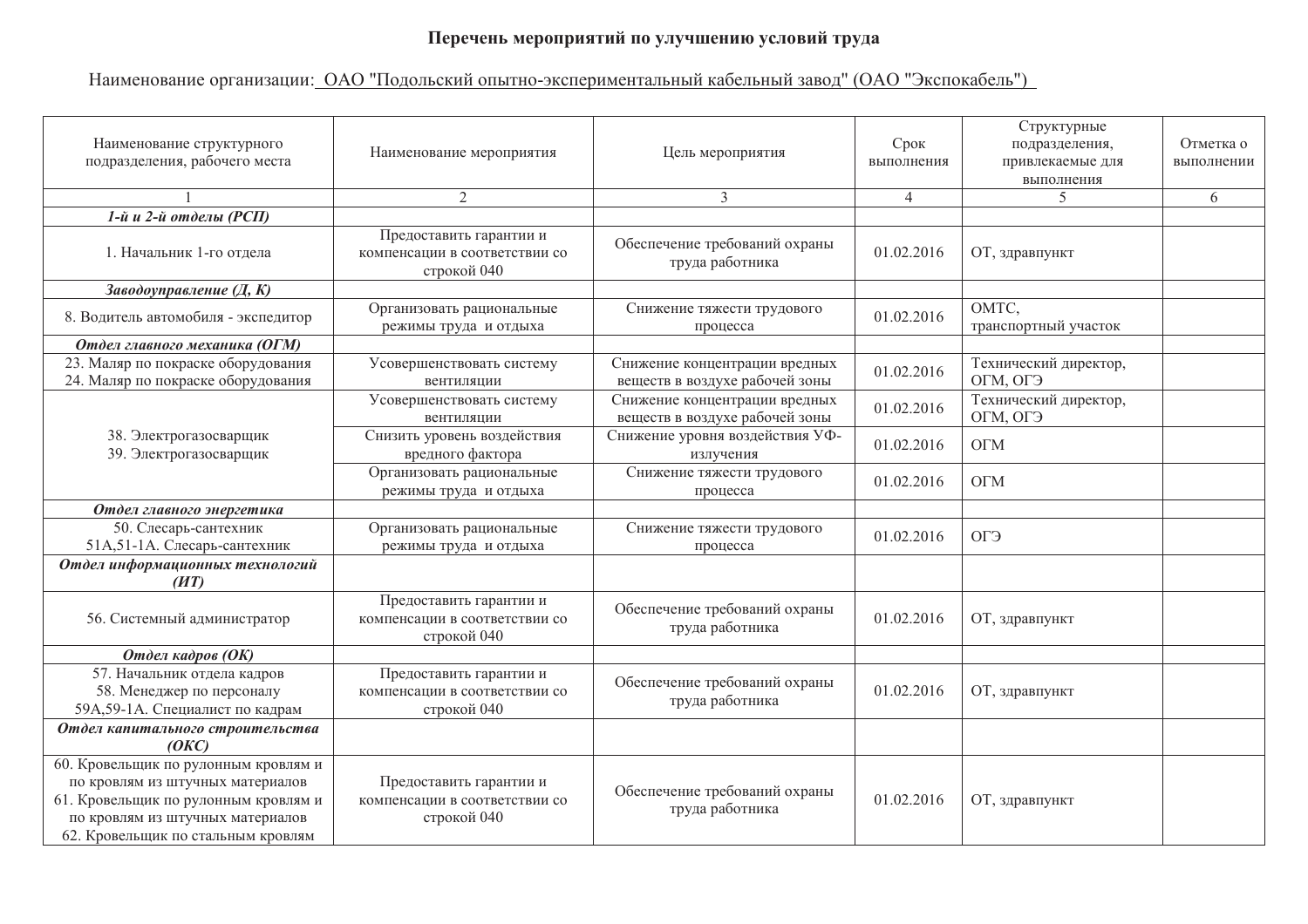| 63. Мастер                                                                                           | Предоставить гарантии и<br>компенсации в соответствии со<br>строкой 040 | Обеспечение требований охраны<br>труда работника                | 01.02.2016 | ОТ, здравпункт                      |
|------------------------------------------------------------------------------------------------------|-------------------------------------------------------------------------|-----------------------------------------------------------------|------------|-------------------------------------|
|                                                                                                      | Организовать рациональные<br>режимы труда и отдыха                      | Уменьшение времени контакта с<br>вредными веществами            | 01.02.2016 | OKC                                 |
| 70А, 70-1А. Электрогазосварщик                                                                       | Снизить уровень воздействия<br>вредного фактора                         | Снижение уровня воздействия УФ-<br>излучения                    | 01.02.2016 | OKC                                 |
|                                                                                                      | Организовать рациональные<br>режимы труда и отдыха                      | Снижение тяжести трудового<br>процесса                          | 01.02.2016 | OKC                                 |
|                                                                                                      | Предоставить гарантии и<br>компенсации в соответствии со<br>строкой 040 | Обеспечение требований охраны<br>труда работника                | 01.02.2016 | ОТ, здравпункт                      |
| Кабельный цех                                                                                        |                                                                         |                                                                 |            |                                     |
| <b>HTP</b>                                                                                           |                                                                         |                                                                 |            |                                     |
| 125. Начальник участка (РУ)                                                                          | Организовать рациональные<br>режимы труда и отдыха                      | Снижение тяжести трудового<br>процесса                          | 01.02.2016 | КЦ                                  |
| Волочильный участок                                                                                  |                                                                         |                                                                 |            |                                     |
| 128. Волочильщик проволоки<br>129А, 129-1А. Волочильщик проволоки                                    | Применение средств<br>звукопоглощения                                   | Снижение уровня шума                                            | 01.02.2016 | КЦ                                  |
| 130. Гальваник                                                                                       | Усовершенствовать систему<br>вентиляции                                 | Снижение концентрации вредных<br>веществ в воздухе рабочей зоны | 01.02.2016 | Технический директор,<br><b>OFM</b> |
|                                                                                                      | Применение средств<br>звукопоглощения                                   | Снижение уровня шума                                            | 01.02.2016 | КЦ                                  |
| 131. Изготовитель фильер                                                                             | Применение средств<br>звукопоглощения                                   | Снижение уровня шума                                            | 01.02.2016 | КЦ                                  |
| 132. Изолировщик                                                                                     | Усовершенствовать систему<br>вентиляции                                 | Снижение концентрации вредных<br>веществ в воздухе рабочей зоны | 01.02.2016 | Технический директор,<br><b>OFM</b> |
|                                                                                                      | Организовать рациональные<br>режимы труда и отдыха                      | Снижение времени воздействия<br>микроклимата                    | 01.02.2016 | КЦ                                  |
| 133. Оператор тростильного<br>оборудования<br>134. Оператор тростильного<br>оборудования             | Применение средств<br>звукопоглощения                                   | Снижение уровня шума                                            | 01.02.2016 | КЦ                                  |
| 135А, 135-1А. Оплетчик проводов и<br>кабелей<br>136А, 136-1А. Оплетчик проводов и<br>кабелей         | Применение средств<br>звукопоглощения                                   | Снижение уровня шума                                            | 01.02.2016 | КЦ                                  |
| 137. Скрутчик изделий кабельного<br>производства<br>138. Скрутчик изделий кабельного<br>производства | Применение средств<br>звукопоглощения                                   | Снижение уровня шума                                            | 01.02.2016 | КЦ                                  |
| 139. Экранировщик жил, проводов и<br>кабелей                                                         | 139. Экранировщик жил, проводов и<br>кабелей                            | Снижение уровня шума                                            | 01.02.2016 | КЦ                                  |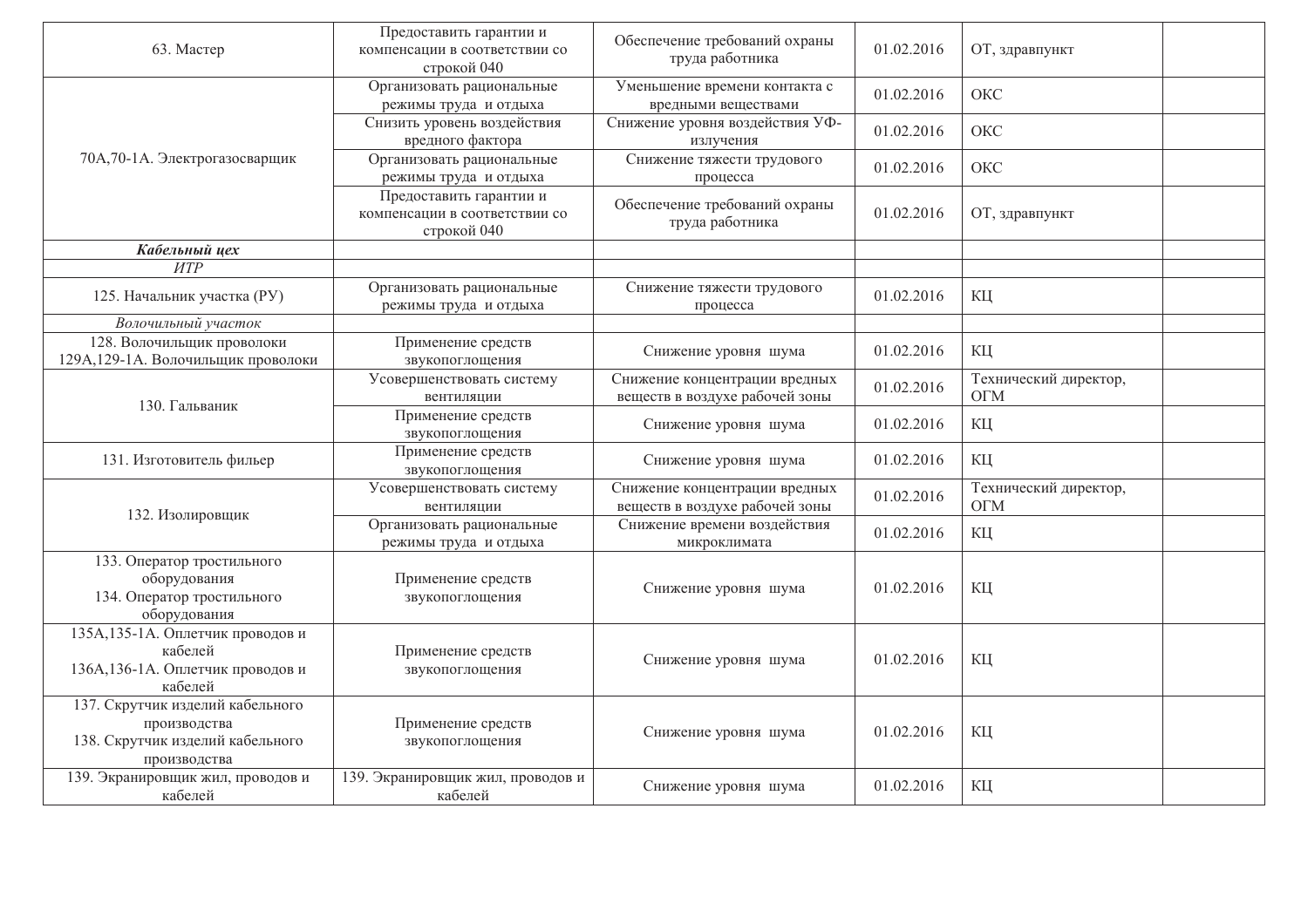|                               | E                                                                                                                    | $\overline{u}$                                                     | КЦ                                        | E                                                                                                                                                                                                                                                                                                                                                                                                                    |                                     | Щ                                                                  |                      | E                                                    |
|-------------------------------|----------------------------------------------------------------------------------------------------------------------|--------------------------------------------------------------------|-------------------------------------------|----------------------------------------------------------------------------------------------------------------------------------------------------------------------------------------------------------------------------------------------------------------------------------------------------------------------------------------------------------------------------------------------------------------------|-------------------------------------|--------------------------------------------------------------------|----------------------|------------------------------------------------------|
|                               | 0102.2016                                                                                                            | 9102.2016                                                          | 01.02.2016                                | 01.02.2016<br>ž,                                                                                                                                                                                                                                                                                                                                                                                                     |                                     | 01.02.2016                                                         |                      | 01,02,2016                                           |
|                               | -офи о выстание также также про-<br><b>NUCES &amp;</b>                                                               | С нижение тяжести трудового про-<br>несса                          | Синжение уровня шума                      | Снижение времени воздействия<br>микроканмата                                                                                                                                                                                                                                                                                                                                                                         |                                     | С вижение тяжести трудового про-<br>mocca                          |                      | С нижение тяжести трудового про-<br><b>IRCCC3</b>    |
|                               | Организовать рациональные режи-<br>receive to a messle easy                                                          | Организовать рациональные режи-<br>uxentino a muscla, env          | Применение средств звукопоглоше-<br>HILLS | Организовать рациональные режи-<br>вхипто и вгот них                                                                                                                                                                                                                                                                                                                                                                 |                                     | Организовать рациональные режи-<br>us rat to a grada ma-           |                      | Срганизовать рациональные режи-<br>ка труда и отлыха |
| Крутияльно-прессежна участиях | 140А; 140-1А; 140-2А. Испытатель про-<br>141A: 141-1A: 144-2A. Испыватель про-<br>водов и каослей<br>водов и карслей | 142А: 142-1А. Испытатель проводов и<br>карелей (тяжелая перемотка) | 145. Обмотчик                             | 147. Опрессовник кабелен и проводов<br>148. Опрессовник кабелен и проводов<br>149. Опрессовник кабелей и проводов<br>151A: 151-1A. Опрессовник кабелей и<br>152A: 152-1A: Опрессовшик кабелей и<br>150. Опрессовшик кабелей и проводов<br>проводов иластикатами и резиной<br>пронолов пластикатами и резиной<br>пластикатами и резиной<br>пластикатами и резиной<br>пластикатами и реанной<br>пластикатами и резиной | IZ manoe n unimuscumentos semestros | 160А; 160-1А; Испытатель проводов и<br>кабелей (тяжелая персмотка) | Радиационный участью | 163. Нападчик ускорителей заряженных<br>частии       |